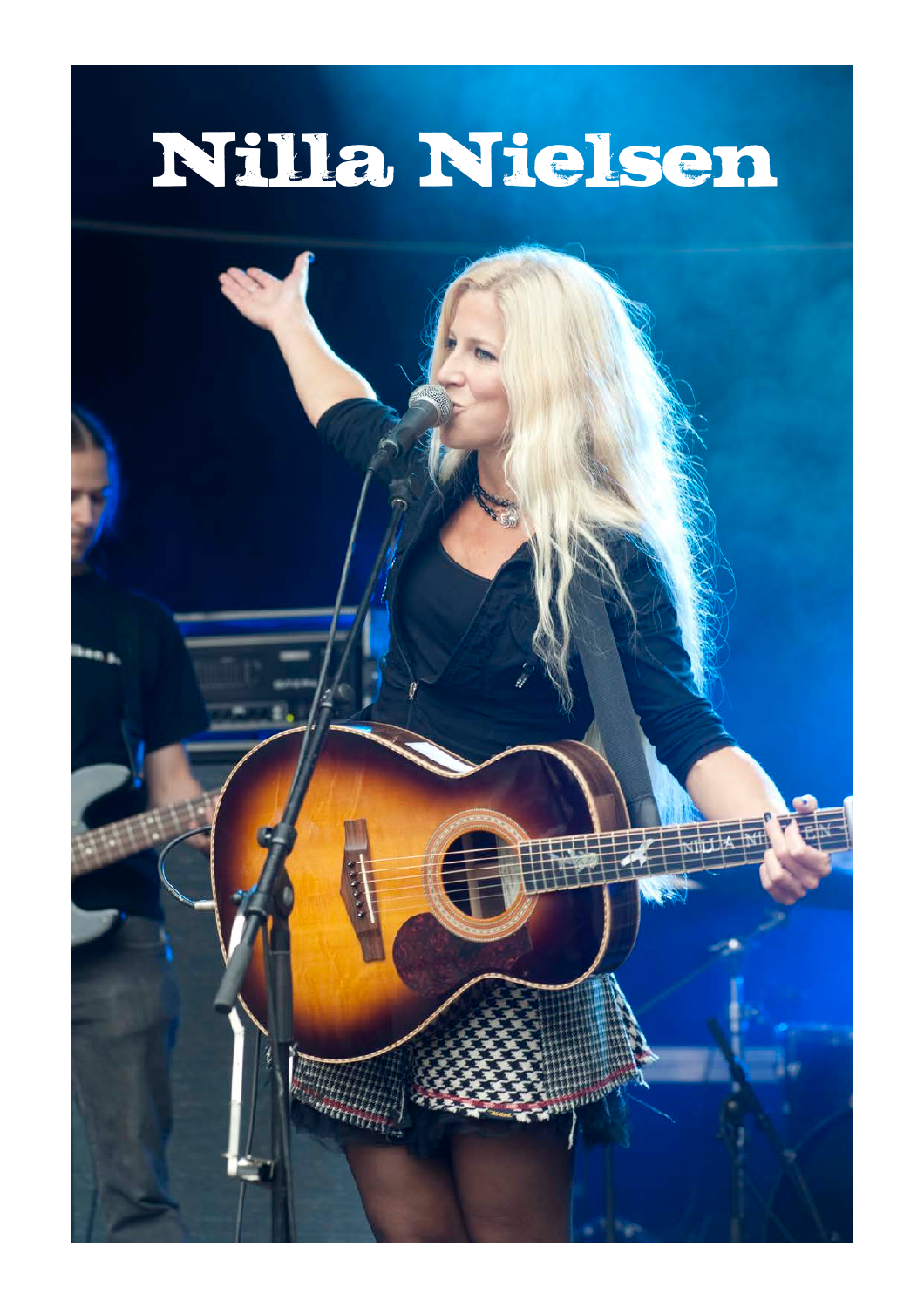





Nilla Nielsen has released five albums and an autobiography. Nilla has played numerous venues and hundreds of concerts the last years, both solo and with her band, touching peoples hearts with her radiant aura, positive energy and warm amazing voice.

Her lyrics are strong and personal, always with a story to tell, may it be personal experiences from her own life, or topics such as politics, the environment, dreams of a better world with more compassion, or quirky lyrics describing difficult or simply happy love stories.

Nilla can be booked as an solo artist, as a duo with her guitarist and with her full band.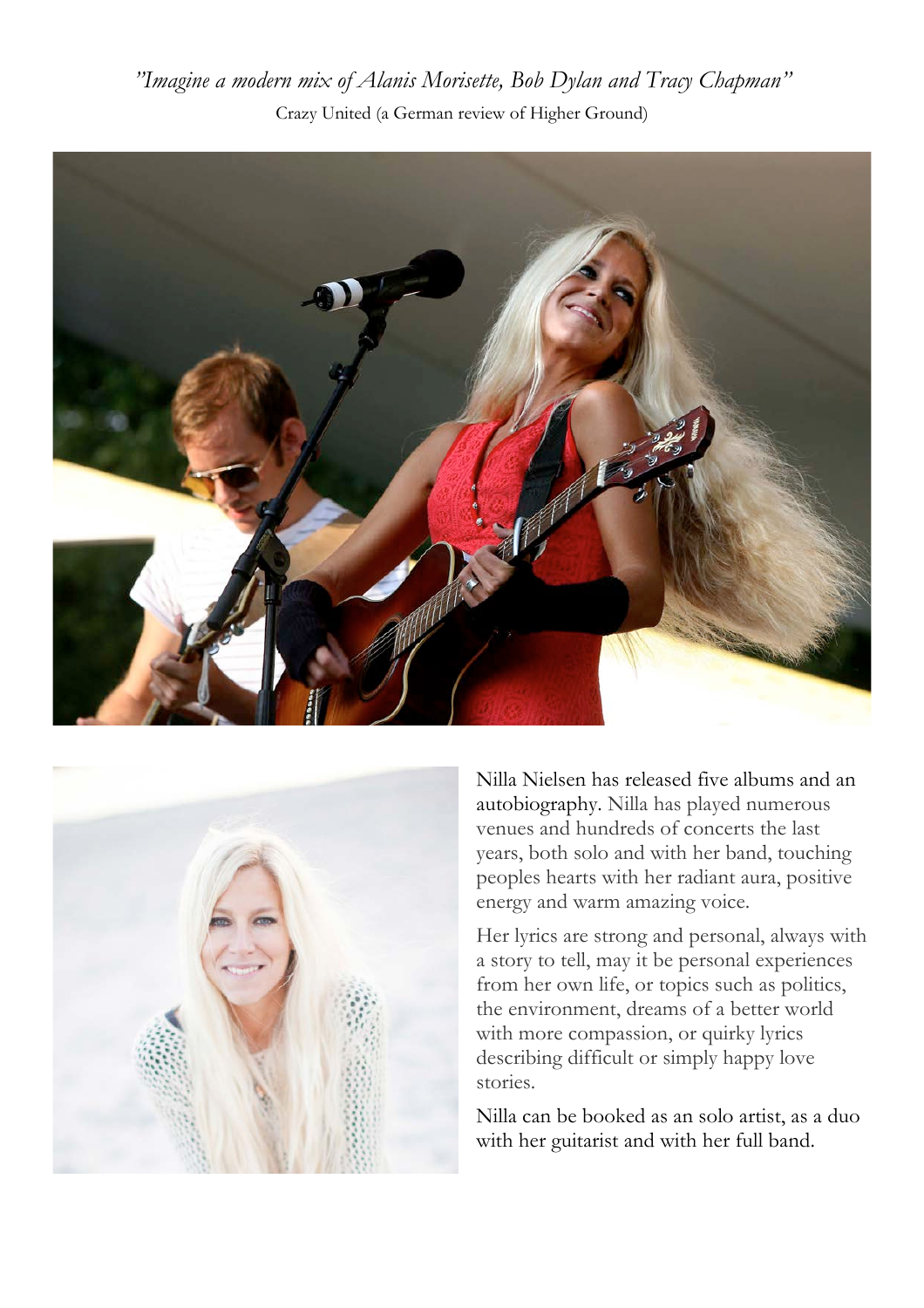*"Nilla Nielsen from Helsingborg has five very strong albums all of which, even though they span from bare acoustic pieces to heavier rock songs with a full band, has a crystal clear common denominator. Authenticity, honesty, personality, narrative poetry with strong positions for justice, nature and the environment and not least Nillas amazing voice. "* Ola Bjurman - 'Music /from a friend





| Acknowledged video                                                    | The music video for the single "Just Dance" was<br>recorded entirely underwater and was nominated for<br>the North Sea Film Festival in Amsterdam, where Nilla<br>also played live. It has over 40 000 views on YouTube. |
|-----------------------------------------------------------------------|--------------------------------------------------------------------------------------------------------------------------------------------------------------------------------------------------------------------------|
| Movie soundtrack                                                      | Nilla Nielsen's song "Goldfish in a Bowl" is on the<br>soundtrack to the movie "Hata Göteborg"                                                                                                                           |
| Autobiography<br>(published in 2014, with an accompanying soundtrack) | "The Whale Shark Girl<br>- a true story about and by a survivor"                                                                                                                                                         |
| Honors                                                                | Artist Board Scholarship 2010<br>SKAP Music Scholarship in 2008 & 2011                                                                                                                                                   |
| Performed with                                                        | Mikael Rickfors, Dan Hylander, Janne Bark,<br>Lasse Lindbom, Nils Erikson, Roger Pontare                                                                                                                                 |



Contact:

info@nillanielsen.com promotion@nillanielsen.com

*Warm welcome with your booking!*